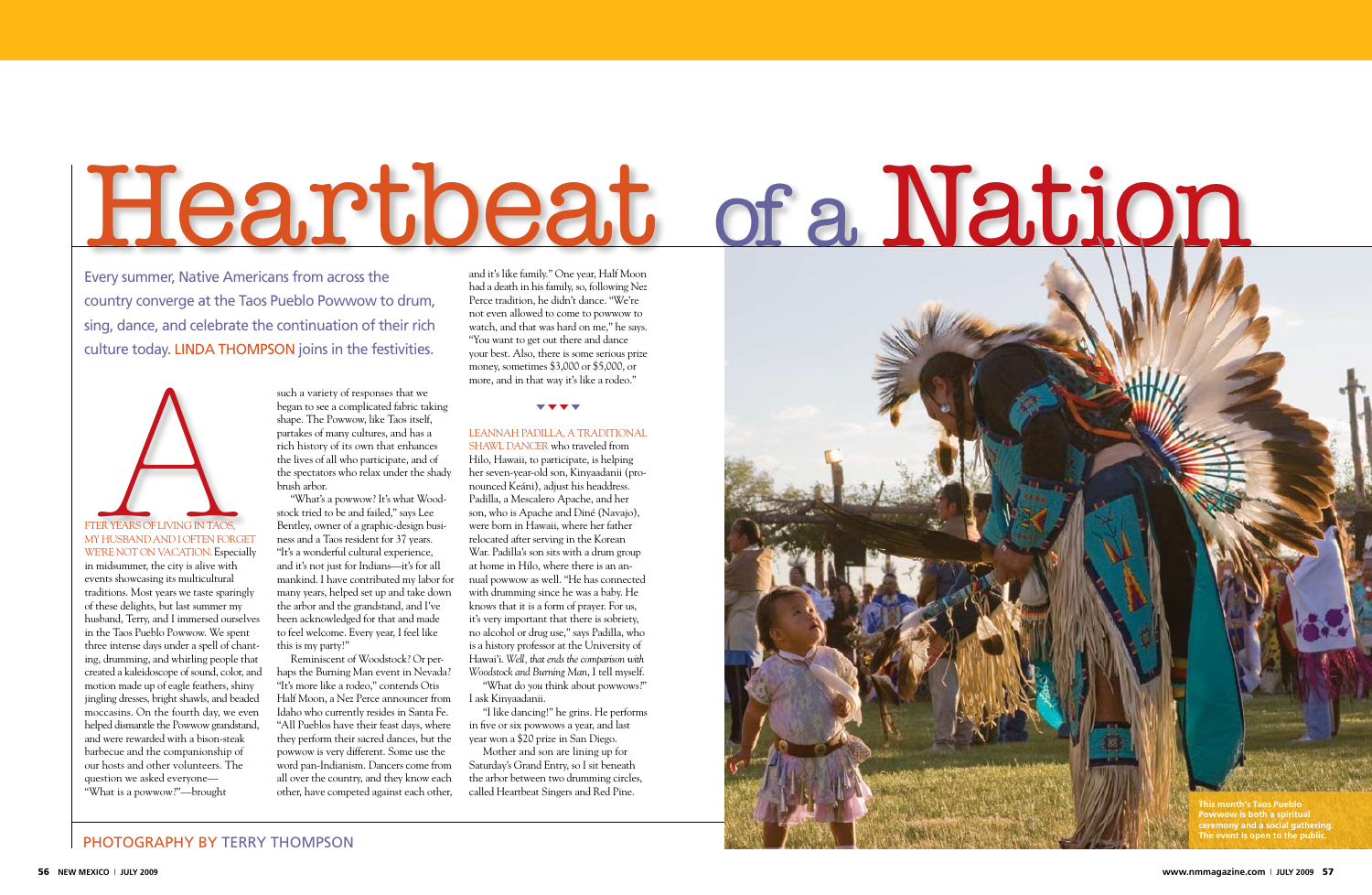I recognize one of the Heartbeat members as Erin Bad Hand, who is of Eastern Cherokee and Lakota descent. A Taos resident since she was five who holds a master's degree in poetry, Hand teaches writing workshops and helps run a nonprofit organization for youth here. "For me, there is no feeling in the world like being at Powwow," she says. "If you look closely at every single dancer, each piece of regalia tells a story. Each style comes from somewhere, from a long line of history. You're out there, creating your own style, and you get to be who you are. You develop a sense of independence."

#### t t t t

#### All powwows begin with prayer.

Today, Andy Cozad, a Kiowa emcee from Denver (and originally from Oklahoma), is at the microphone. "Oh, Great Creator," he begins, "we pray for us to have a good time here and bless all the people who are here. We all have a purpose here, to be happy and be good to each other . . ." As the drumming and singing gain in volume and velocity, dozens of dancers fill the field, moving clockwise so that the leading flag carriers wend to the center. At the front, we see La Reina (the queen of next weekend's La Fiesta de Taos celebrating the town's Spanish heritage) and her court participating in the Grand Entry, a dance that begins the day and honors visiting tribes and dignitaries. Many men wear eagle-feather headdresses and carry feather bustles. The eagle feathers symbolize courage and leadership for the Plains tribes; often, a warrior who killed an enemy was awarded one. Women are decked out in dresses with brightly colored streamers of taffeta and silk, elk teeth, shells, or painted symbols—an Apache star, for example, or the Diné circle of life. The children are clad in beads and feathers—pinks, reds, oranges, greens, blues, and yellows. All blend into a dizzying pageant.

#### THE TRADITION OF DRUMMING, singing, and dancing is integral to Native American culture.

"Is the powwow a spiritual ceremony or a social gathering?" I ask Andy Cozad as he leaves the grandstand. "Both," he replies. "The songs are basically spiritual, because you can't perform a dance without spirit. The announcer has to know what kind of song is appropriate for each particular dance. The Grass Dance, for example, is from the Northern Plains—Southern Plains groups never play it. In Oklahoma, we Kiowa pass our songs and dances down from generation



to generation. My father and older brothers were song composers, and I learned from them. Yes, competition is a motivation, but that's not what makes the powwow survive. It's our culture and we love it."

#### t t t t

The drumbeat represents a beating heart, carrying the people's songs—their prayers—to the Great Spirit. In the early 20th century, the federal government prohibited singing and dancing on reservations, considering them obstacles to the "re-education" of Indians, but the bans were lifted in the early 1930s. Following World War II and the Korean War, the need to honor lost and returning warriors led to the intertribal powwow.

The origins of the word *powwow* are somewhat mysterious; it may come from the Algonquin word *pau wau*, meaning



"medicine man" or "he who dreams." Taos tribal members traveled for decades to powwows in states like Montana and Oklahoma to celebrate traditional Native culture; they began the Taos Pueblo Powwow in 1985, and have been sharing the tradition with the public ever since.



*Above***—Heartbeat Singers perform during the Grand Entry. For Native American people, drumming is a form of prayer.** *Below***— Sixteen-year-old Alyssa Woody, a Diné dancer from Bloomfield, readies for the Jingle Dance. Woody's mother makes her dresses by hand. The aluminum tubes "jingle" as the dancers perform.**

> Pat Goldsmith, who teaches high school art in Raleigh, North Carolina, and Terry Huston, from Ponca City, Oklahoma, are sitting with me under the arbor. It's the first powwow for both. Goldsmith has traveled the world for inspiration to use in her classroom, but this is her first exposure to Native

America. "It's a culture shock," she says. "None of this history is in our books." Huston compares the event with a bluegrass festival, which, in addition to music, also has families camping in the field, opportunities to renew friendships, contests, and vendors selling foods and crafts.



*Clockwise from left* **—Leannah Padilla, from Hilo, Hawaii, readies her son, Kinyaadanii, for his Grass Dance performance; Leannah is dressed in fancy shawl regalia. Vietnam veteran and POW Norman Largo, 67, dances in northern traditional dress. Boye Ladd and Otis Half Moon announce the dances during the Taos Pueblo Powwow.**